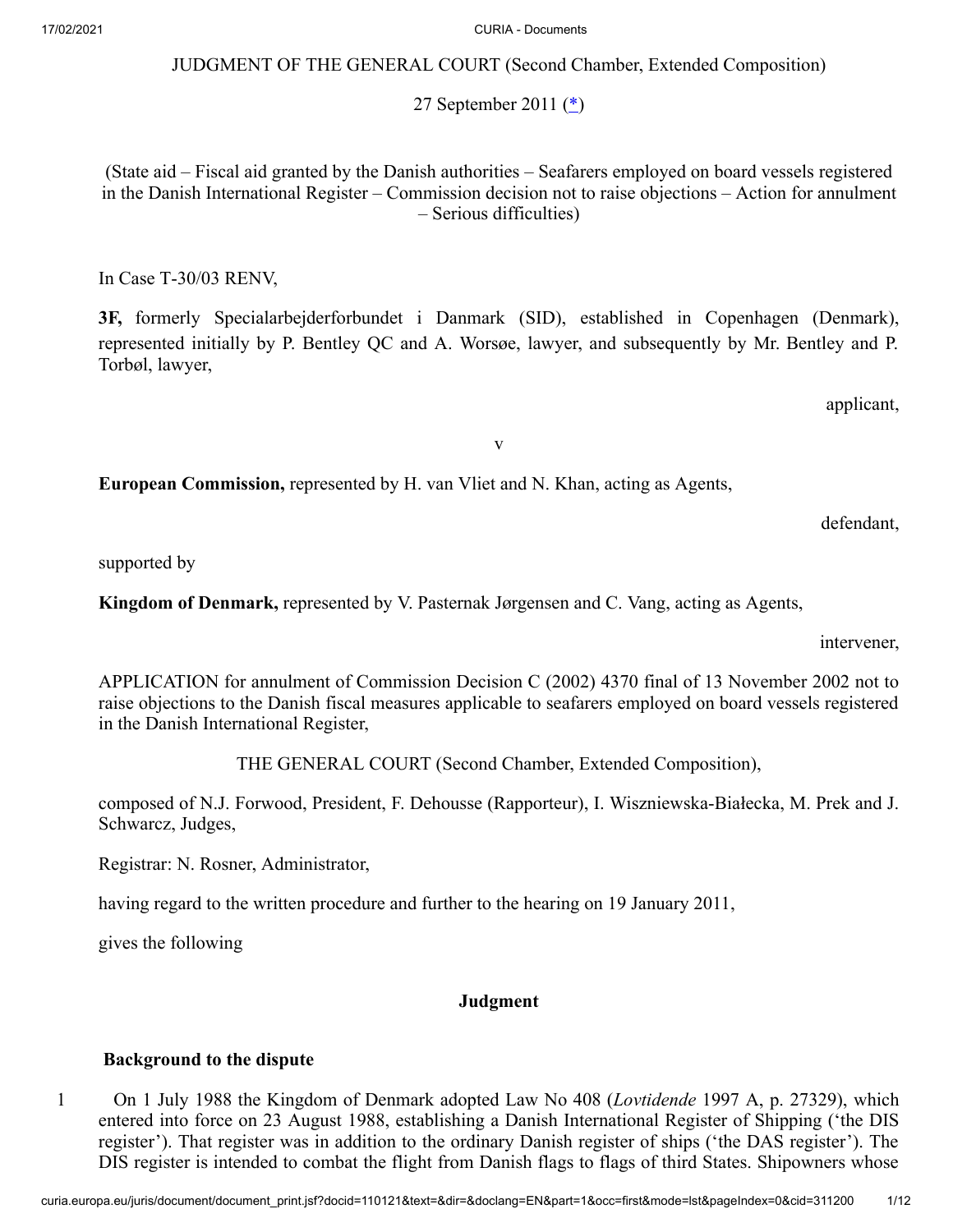vessels are registered in the DIS register have the right to employ seafarers from non-member countries on those vessels at the salary rates applicable in their country of origin.

- 2 On the same date the Kingdom of Denmark adopted Laws Nos 361, 362, 363 and 364, which entered into force on 1 January 1989, introducing various fiscal measures relating to seafarers employed on board vessels registered in the DIS register (*Lovtidende* 1988 A, p. 36130, 36230, 36330 and 36430). In particular, those seafarers were exempted from Danish income tax, whereas seafarers employed on board vessels registered in the DAS register were subject to that tax.
- 3 On 28 August 1998 the applicant 3F, formerly Specialarbejderforbundet i Danmark (SID), lodged a complaint with the Commission of the European Communities against the Kingdom of Denmark concerning the fiscal measures at issue. The applicant submitted that the fiscal rules applicable to seafarers employed on board vessels registered in the DIS register constituted State aid for the purposes of Article 88 EC and that the aid scheme in question was not compatible with the common market, since it allowed tax exemptions not only to Community seafarers, that is to say, seafarers resident for tax purposes in a Member State, but also to all seafarers including non‑Community seafarers, which made it contrary both to the Commission document on financial and fiscal measures concerning shipping operations with ships registered in the Community (document SEC(89) 921 final, 'the 1989 Guidelines') and to the Community guidelines on State aid to maritime transport (OJ 1997 C 205, p. 5, 'the 1997 Guidelines'). The applicant also alleged that the provisions of the double taxation conventions entered into between, first, the Kingdom of Denmark and the Republic of the Philippines and, secondly, the Kingdom of Denmark and the Republic of Singapore also constituted an unlawful aid scheme. It submitted that the Commission should initiate the procedure laid down in Article 88(2) EC and drew attention to the procedure concerning an action for failure to act provided for in Article 232 EC.
- 4 By letter of 21 October 1998 the applicant drew the Commission's attention to its obligation to initiate the formal investigation procedure under Article 88(2) EC and stated that, according to its information, the fiscal scheme at issue had not been notified to the Commission.
- 5 By letter of 6 January 1999 the applicant stated inter alia that it would not bring an action for failure to act before the Court of Justice if the Commission gave it an assurance that it would adopt a decision within two or three months, while reserving the possibility of doing so thereafter.
- 6 By letter of 4 February 1999 the Commission requested information from the Kingdom of Denmark, in particular as to whether the aid at issue had been paid or was going to be paid.
- 7 By letter of 18 March 1999 the applicant sent new observations to the Commission in relation to the meaning of 'Community seafarers'.
- 8 On 19 March 1999 a meeting took place between the Commission and the Kingdom of Denmark, at which the Commission expressed its concerns regarding the specific fiscal rules which applied at that time to seafarers.
- 9 By letter of 13 April 1999 the Kingdom of Denmark replied to the Commission's letter of 4 February 1999, stating inter alia that the tax scheme at issue had been introduced in 1988. It also indicated that it was carrying out an investigation concerning the amendment of the rules for taxing the wages of nonresidents. It added that the Commission would be informed as soon as the investigation was completed and the Danish Government had decided whether a draft bill would be presented to the Danish Parliament during the following session.
- 10 On 4 June 1999 the applicant informed the Commission of the answer of a Danish minister to the Danish Parliament raising the possibility that the DIS scheme might be amended.
- 11 By letter of 6 December 1999 the Danish Government submitted to the Danish Parliament a draft tax bill amending the DIS scheme.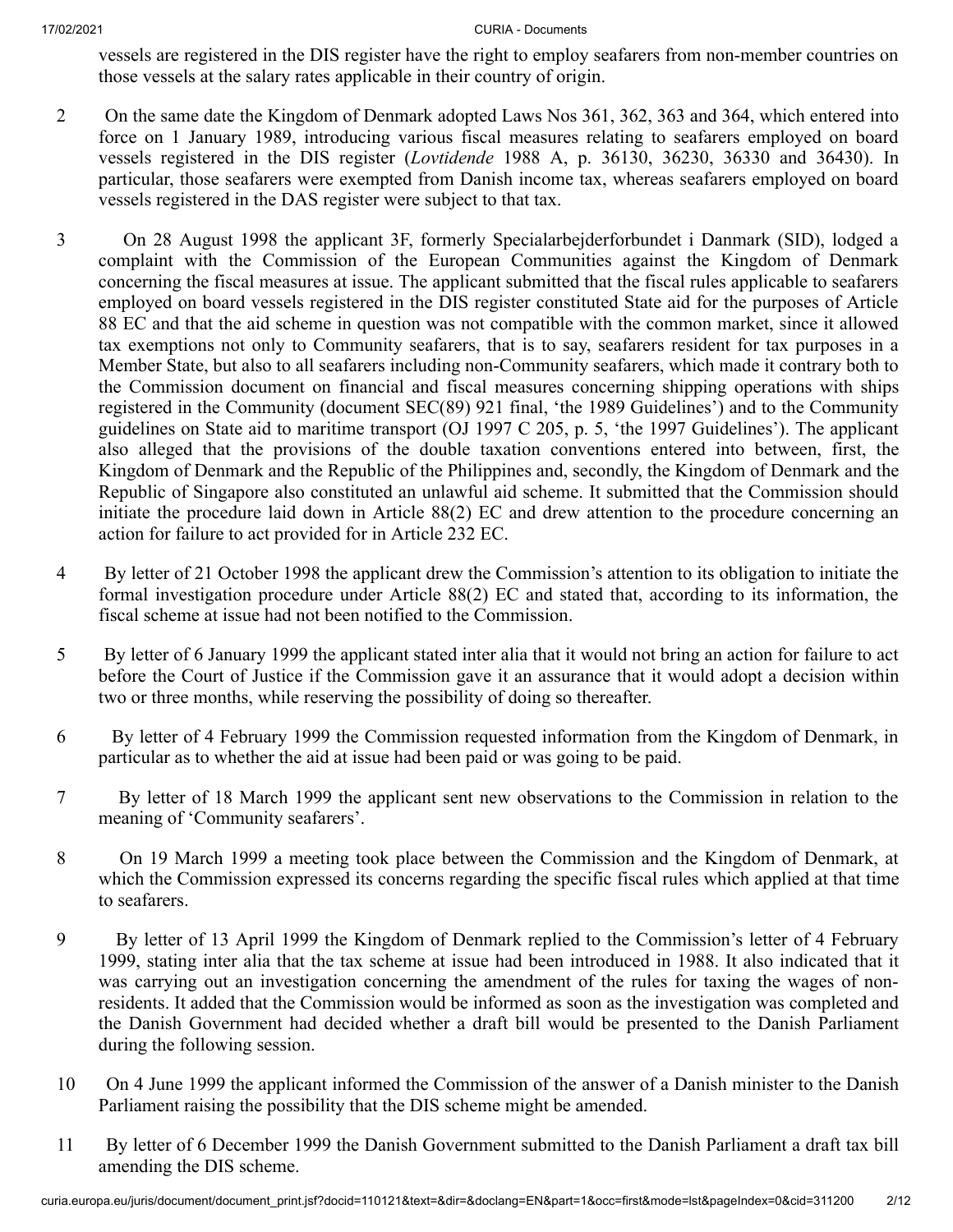- 12 By letter of 10 January 2000 the applicant sent observations concerning the effects of the unamended DIS scheme to the Commission.
- 13 By letter of 3 April 2000 the Danish Ministry of Taxation informed the Commission of the amendments to the draft bill.
- 14 A meeting took place on 4 April 2000 between the Commission and the Danish authorities, at the end of which it emerged that a further review would be necessary in the light of the latest amendments to the draft bill.
- 15 By letter of 6 April 2000 the Kingdom of Denmark stated that the amendments to the draft tax bill introduced following the discussions with the Commission at the meeting of 4 April 2000 would not be submitted to the Danish Parliament until the Commission formally stated that they were not contrary to Community law, and requested a comfort letter from the Commission to that effect as soon as possible.
- 16 By letters of 18 April and 15 May 2000 the applicant sent observations concerning the amendments to the draft tax bill to the Commission.
- 17 On 30 November 2000 the Commission sought additional information from the Kingdom of Denmark, in particular concerning fiscal issues. The Kingdom of Denmark responded to that request on 15 January 2001.
- 18 The applicant sent observations to the Commission by letters of 1 February, 29 June and 5 November 2001.
- 19 A meeting took place on 27 May 2002 between the Commission and the applicant, at which the applicant raised the possibility of bringing an action for failure to act.

## **The contested decision**

- 20 On 13 November 2002 the Commission adopted Decision C (2002) 4370 final ('the contested decision'), in which it decided not to raise any objections to the fiscal measures applied since 1 January 1989 to seafarers employed on board vessels registered in Denmark in either the DAS or the DIS register, since it considered that the arrangements constituted State aid but were compatible with the common market in accordance with Article 87(3)(c) EC.
- 21 The Commission, first of all, concluded that there was aid that was unlawful because it had not been notified. It examined the case of seafarers resident in the State in which income tax is levied, for whom tax exemption constitutes an advantage. It then examined the case of non-resident seafarers, who are the more specific focus of the applicant's complaint. It concluded that an advantage existed, also for non-resident seafarers. It considered that State resources were involved, that trade between Member States could be affected, and that the specificity criterion was fulfilled. The Commission therefore found there to be unlawful State aid for the purposes of Article 87 EC, irrespective of whether the favourable tax regime differentiated between resident and non-resident employees.
- 22 It also considered that the fiscal measures had to be evaluated in the light of Article  $87(3)(c)$  EC and in the light of the 1989 Guidelines in respect of the period from 1 January 1989 to 31 December 1997 and the 1997 Guidelines as from 1 January 1998.
- 23 It then found that the applicable scheme, both before and after 1 January 1998, was compatible with the common market.
- 24 It thus answered the question posed by the complaint as to whether exempting nationals of countries not members of the European Union from income tax could be deemed compatible with the 1997 Guidelines. In that regard, it noted that, in those Guidelines, Community seafarers were defined, as regards the taxation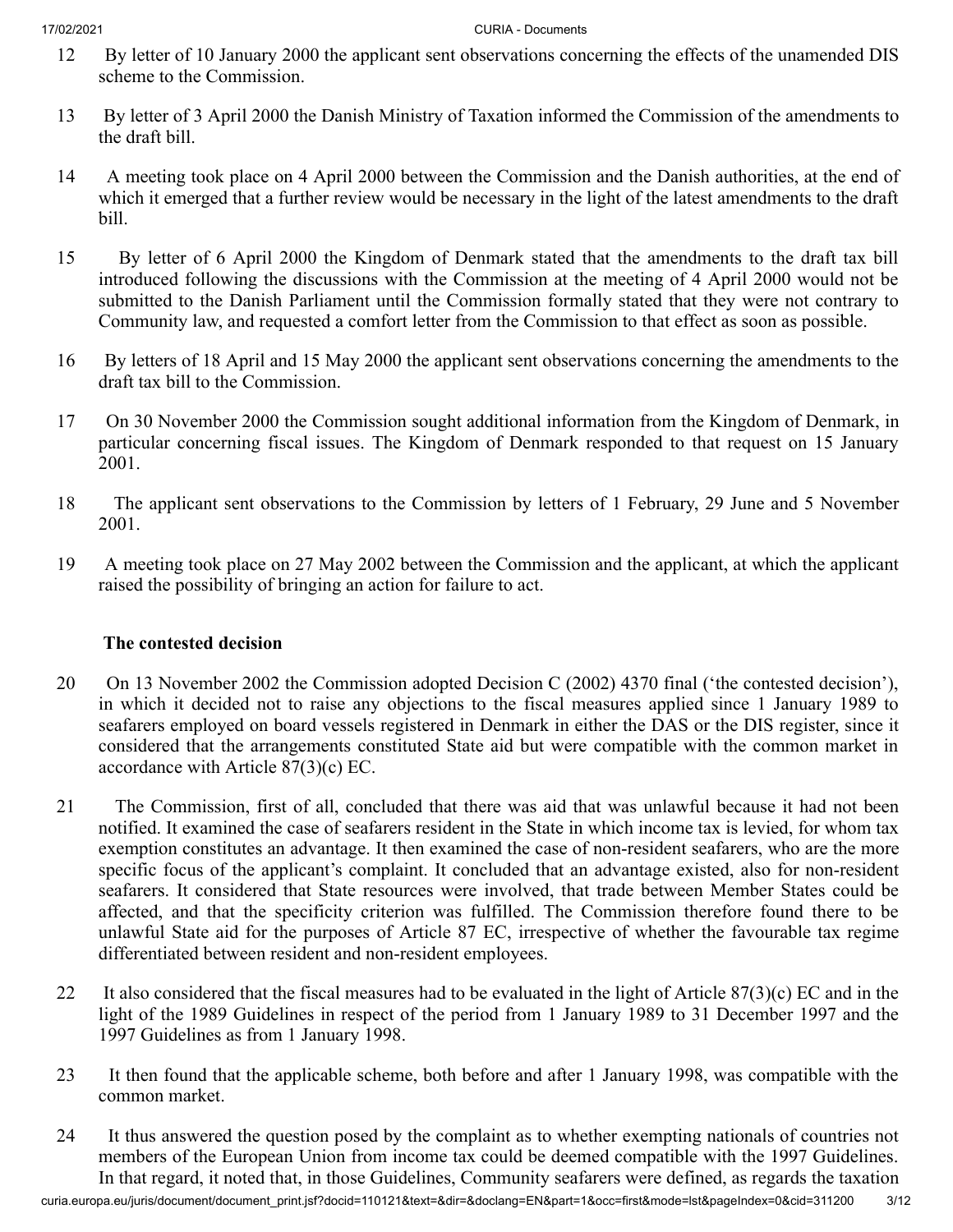of seafarers, as employees who are 'liable to income tax and/or to social security contributions of a Member State', without further specifications as to the location of their fiscal residence. It noted that that definition of Community seafarers, given in section 3.2 of the 1997 Guidelines, does not refer to any nationality or residence requirement, and added that the definition of Community seafarers in that section, which relates to the taxation of seafarers, is therefore rather wide.

- 25 It added that general tax reductions or exemptions are also meant to reduce generally the tax burden borne by Community shipowners, that by reducing manning costs the Kingdom of Denmark promoted the implementation of safety standards and of Community working norms on board vessels which would otherwise been flagged to registers of convenience in non-member countries where such standards remain mostly ignored, and that maintaining vessels under Community flags also contributes to securing onshore jobs in the maritime sector, which was also part of the 1997 Guidelines' objectives. The Commission therefore dismissed the applicant's argument and concluded that the fact that nationals of non-member countries also had access to the fiscal advantages in question was in accordance with the 1997 Guidelines.
- 26 It also noted that the 1989 Guidelines simply held, as regards aid to reduce manning costs, that 'aid in the field of social security and seafarers' income taxation, tending to reduce the costs borne by shipping companies without reducing the level of social security for the seafarers and resulting from the operation of ships registered in the Community may be considered compatible with the common market'. It considered that the fiscal measures at issue fulfilled those conditions and that they were therefore in accordance with the 1989 Guidelines.
- 27 The Commission also asked the Kingdom of Denmark to submit a report each year allowing the effects of the scheme on the competitiveness of the Danish fleet to be evaluated, and indicated that the fiscal scheme at issue did not affect trade between Member States to an extent contrary to the common interest in the maritime transport sector, since it contributed to the main objectives laid down in the Community guidelines.
- 28 It finally invited the Kingdom of Denmark to notify it of amendments made to the scheme examined, and reminded it that it could decide to adopt appropriate measures if required by the development of the common market.

## **Procedure before the General Court and the Court of Justice**

- 29 By application lodged at the Registry of the General Court on 30 January 2003 the applicant sought the annulment of the contested decision and an order that the Commission pay the costs.
- 30 By separate document lodged at the Registry of the Court on 17 March 2003, the Commission raised a plea of inadmissibility under Article 114 of the Rules of Procedure of the Court, asking it to dismiss the application as manifestly inadmissible and to order the applicant to pay the costs.
- 31 It its observations of 16 May 2003 on the plea of inadmissibility, the applicant contended that the Court should reject that plea and order the Commission to pay the costs.
- 32 By order of 23 April 2007 in Case T‑30/03 *SID* v *Commission*, not published in the ECR, the Court dismissed the action as inadmissible. It ordered the applicant to bear its own costs and pay those of the Commission. It also ordered the parties to bear their own costs relating to the interventions.
- 33 By application lodged at the Registry of the Court of Justice on 9 July 2007 the applicant appealed, pursuant to Article 56 of the Statute of the Court of Justice, against the order of the General Court in *SID* v *Commission*, cited in paragraph 32 above, and requested the Court of Justice to set aside that order, declare its application to the General Court admissible, and order the Commission to pay the costs of the appeal.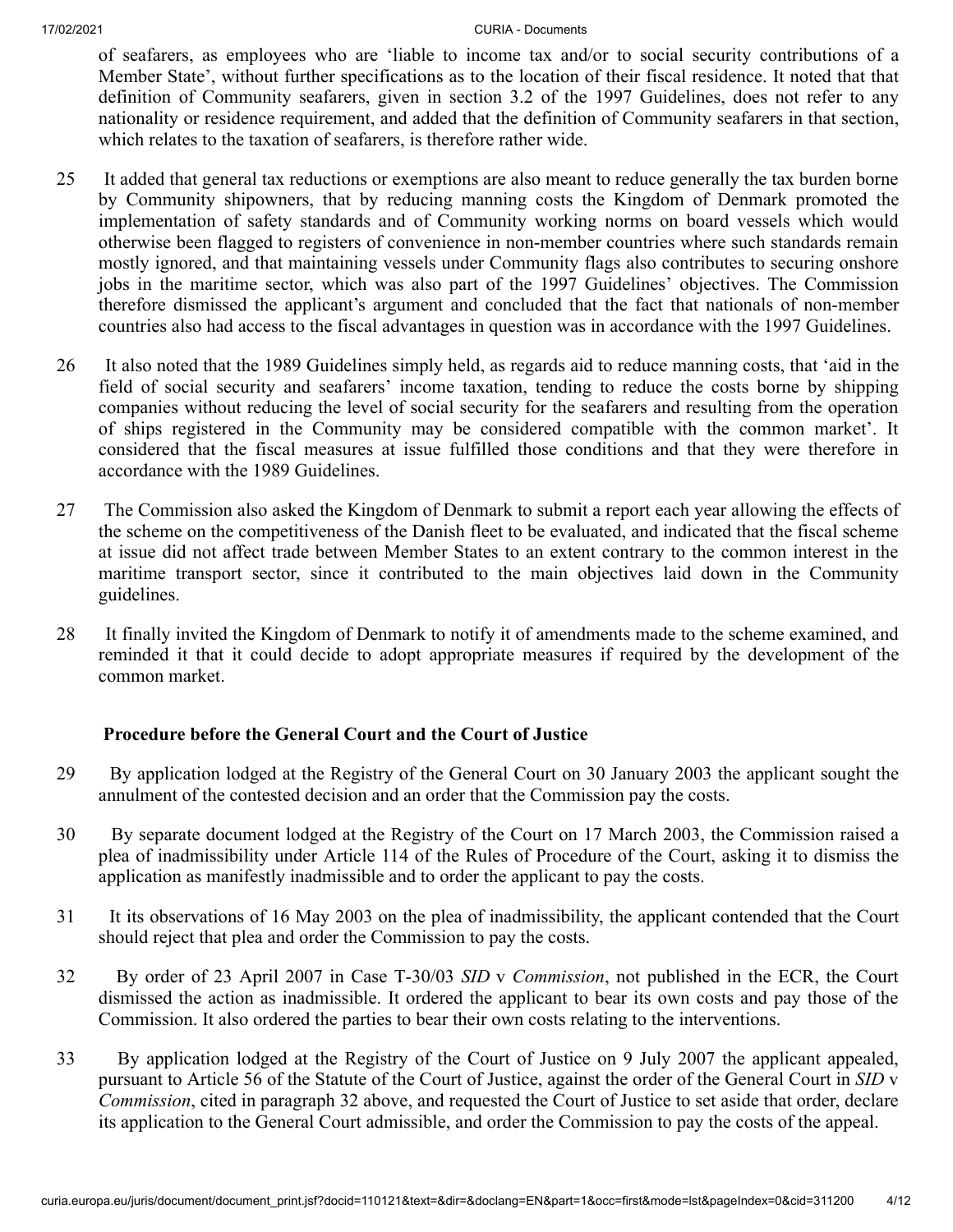- 34 By judgment of 9 July 2009 in Case C‑319/07 P *3F* v *Commission* [2009] ECR I‑5963, the Court of Justice set aside the order of the General Court in *SID* v *Commission*, cited in paragraph 32 above, in so far as it did not address the applicant's arguments relating, first, to the competitive position of 3F in relation to other trade unions in the negotiation of collective agreements applicable to seafarers and, second, to the social aspects of the fiscal measures in relation to seafarers employed on board vessels registered in the DIS register. The Court of Justice rejected the plea of inadmissibility raised by the Commission before the General Court. Finally, it remitted the case to the General Court for it to rule on the applicant's claim for the annulment of the contested decision, and reserved the costs.
- 35 The case was assigned to the First Chamber, Extended Composition, of the General Court.
- 36 On 21 September 2009 the applicant submitted written observations at the Registry's request.
- 37 Pursuant to Article 119(2) of the Rules of Procedure, the Commission lodged its defence with the Registry of the Court on 25 November 2009. The applicant lodged a reply on 18 January 2010. The Commission lodged a rejoinder on 16 March 2010.
- 38 The Kingdom of Denmark lodged its statement in intervention on 15 January 2010. The applicant submitted its observations on that statement on 27 May 2010.
- 39 By order of 8 April 2010 of the President of the General Court (First Chamber, Extended Composition), the Kingdom of Norway was, following its withdrawal, removed from the register of the General Court as intervener. Pursuant to Article 87(4) and (5) of the Rules of Procedure, the Kingdom of Norway was ordered to bear its own costs and each party was ordered to bear its own costs in relation to the intervention of the Kingdom of Norway.
- 40 Following a change in the composition of the Chambers of the General Court, the Judge-Rapporteur was assigned to the Second Chamber and this case was then assigned to the Second Chamber, Extended Composition.
- 41 The parties presented oral argument and replied to the Court's questions at the hearing on 19 January 2011.

## **Forms of order sought by the parties following referral of the case back to the General Court**

- 42 The applicant claims that the Court should:
	- annul the contested decision in so far as it was decided not to raise any objections to the fiscal measures that have been applied since 1 January 1989 to seafarers on board vessels registered in Denmark, either in the DAS register or the DIS register;
	- order the Commission to pay the costs.
- 43 The Commission contends that the Court should:
	- dismiss the action;
	- order the applicant to pay the costs.

## **Law**

44 The applicant submits three pleas in law in support of its application for annulment. The first alleges infringement of Article 88(2) EC and of the principle of sound administration, as the Commission did not initiate the formal investigation procedure. The second plea alleges infringement of Article 87(3)(c) EC,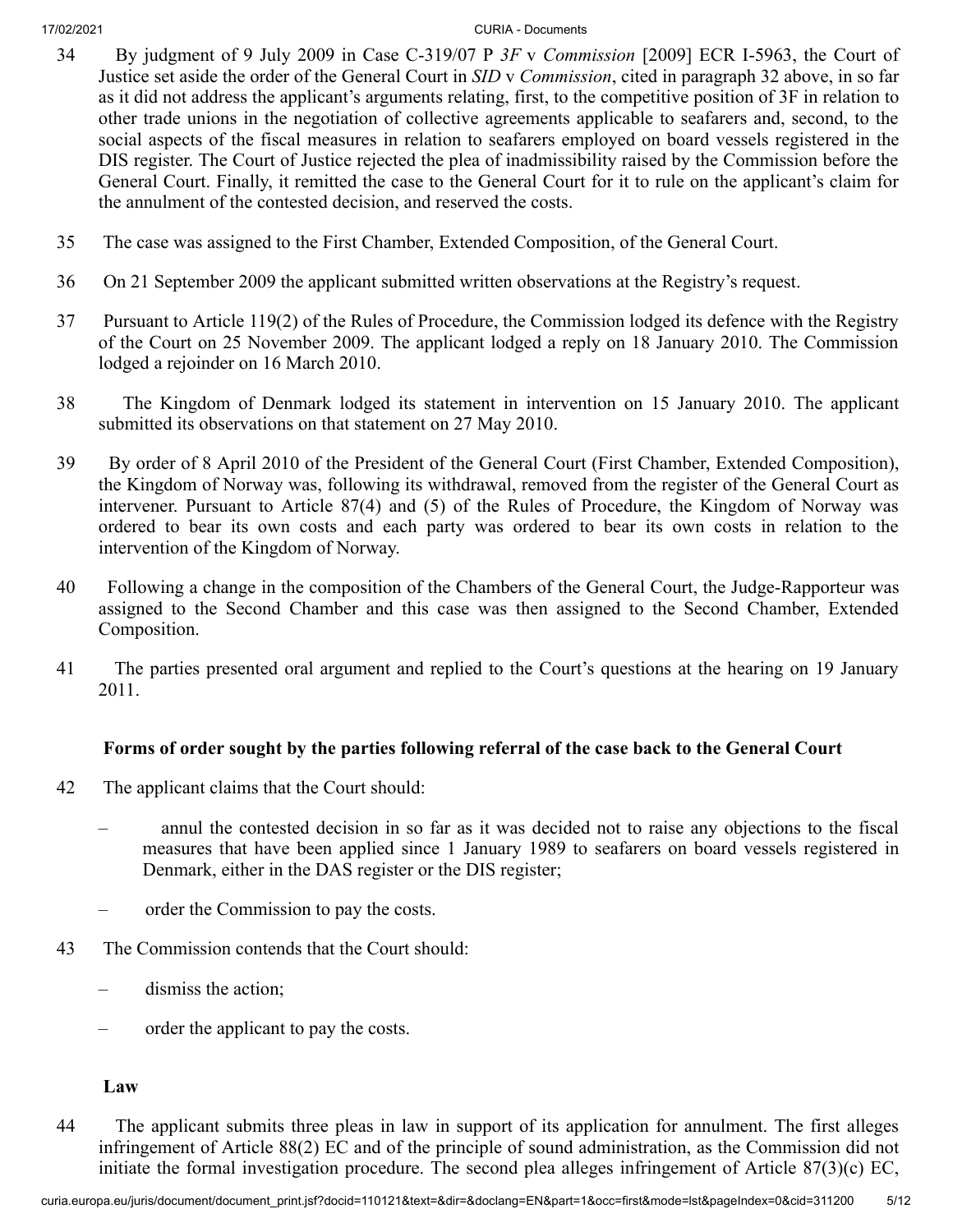interpreted in the light of the 1989 and 1997 Guidelines, and of the principle of protection of legitimate expectations. The third plea alleges a manifest error of assessment.

- 45 In reply to a question from the Court, the applicant stated at the hearing that it was withdrawing the second and third pleas, on condition that the facts described in connection with those pleas were taken into account by the Court in its examination of the first plea, as was noted in the minutes of the hearing.
- 46 The Court will therefore examine the first plea, alleging infringement of Article 88(2) EC and the principle of proper administration.

## *Arguments of the parties*

- 47 The applicant claims that serious difficulties were presented by this case. It refers, in that regard, to the fact that the Commission took four years to adopt the contested decision, which proves the existence of serious difficulties. It adds that the Danish Government introduced a draft bill to amend the DIS scheme, which made the situation more complex. The Commission should therefore, in its view, have initiated the formal investigation procedure pursuant to Article 88(2) EC and the principle of proper administration.
- 48 In its reply to the Commission's arguments that the length of the preliminary investigation was due to the numerous observations sent to it by the applicant, the applicant maintains that it intended by its observations to ensure that the Commission would rule on the issue that concerned it, that is, the meaning of 'Community seafarers', including whether it took the amendments to the DIS scheme envisaged by the Danish Government into account. In its view, while they were a complicating factor, those amendments did not resolve the question posed or prevent the Commission from having to rule on the meaning of 'Community seafarers'.
- 49 It also notes that the relevant question in this case was whether or not serious difficulties existed, not whether the matter was urgent or whether an unreasonable time had been spent on the preliminary investigation procedure.
- 50 The applicant adds that the Commission attempts to present the answer to the question asked in this case concerning the meaning of 'Community seafarers' as straightforward, whereas that is not the case. It notes that, before the contested decision, the Commission had not given any clear answer on that point. It further submits that the question was raised at least implicitly in two other cases concerning French and Swedish tax exemption schemes, referred to by the Commission, which confirmed the need to initiate a formal investigation procedure. Moreover, the fact that the Commission decisions concerning those two other schemes were issued more rapidly shows the existence of serious difficulties in the present case.
- 51 Finally, the applicant considers that the correct criterion is not whether the Commission had doubts when it adopted the contested decision but whether, after the expiry of a reasonable period of time, it was faced with serious difficulties.
- 52 The Commission and the Kingdom of Denmark, intervening in its support, dispute the applicant's arguments.

## *Findings of the Court*

53 According to settled case-law, the procedure under Article 88(2) EC is essential where the Commission has serious difficulties in determining whether aid is compatible with the common market. The Commission may therefore restrict itself to the preliminary examination under Article 88(3) EC when taking a decision in favour of aid only if it is able to satisfy itself, after an initial investigation, that the aid is compatible with the common market. If, on the other hand, the initial examination leads the Commission to the opposite conclusion, or if it does not enable it to overcome all the difficulties involved in determining whether the aid is compatible with the common market, the Commission is under a duty to obtain all the requisite opinions and to that end to initiate the procedure under Article 88(2) EC (Case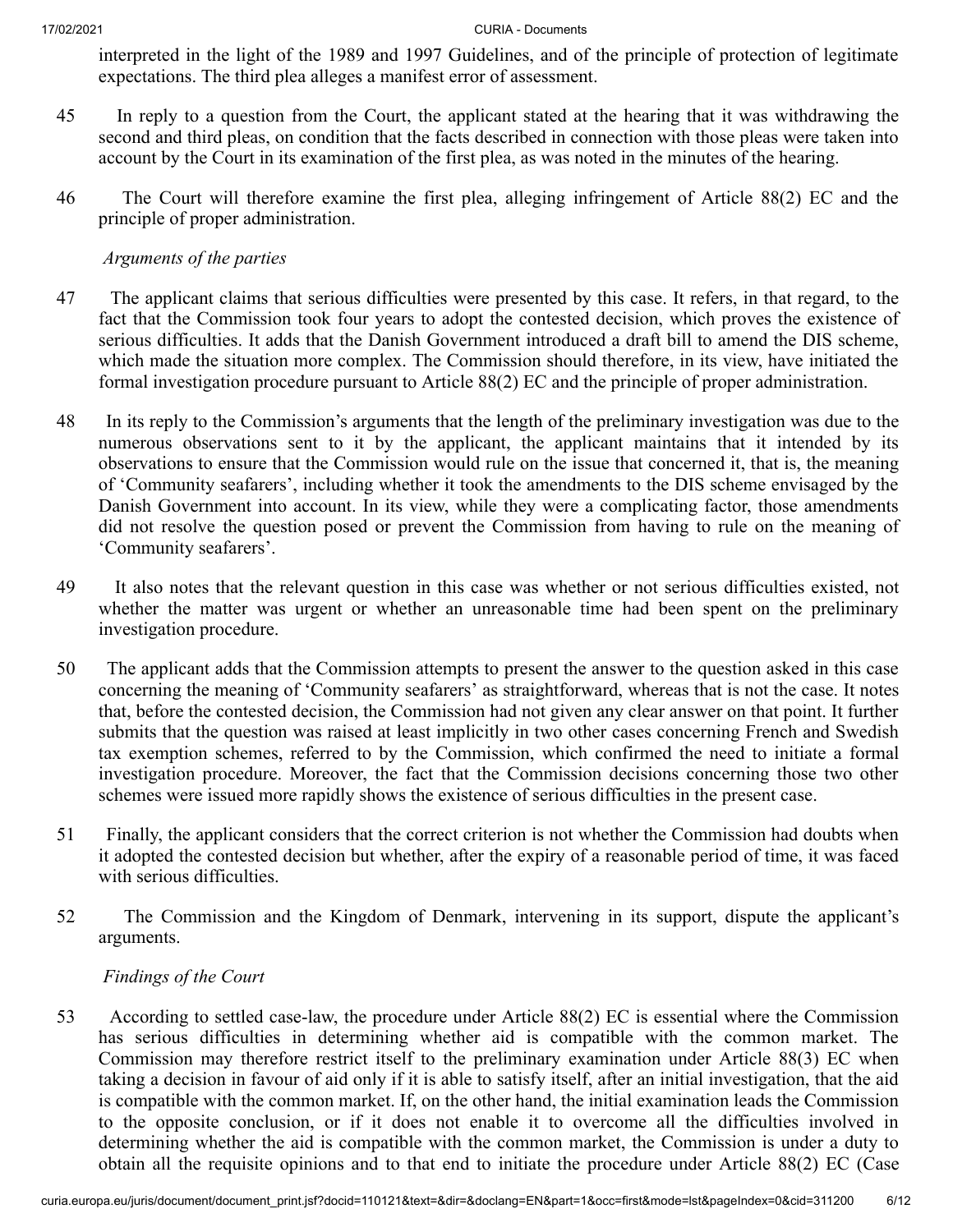C‑225/91 *Matra* v *Commission* [1993] ECR I‑3203, paragraph 33; Case C‑367/95 P *Commission* v *Sytraval and Brink's France* [1998] ECR I‑1719, paragraph 39; Case C‑521/06 P *Athinaïki Techniki* v *Commission* [2008] ECR I‑5829, paragraph 34; Case C‑431/07 P *Bouygues and Bouygues Télécom* v *Commission* [2009] ECR I‑2665, paragraph 61; and Case T‑359/04 *British Aggregates and Others* v *Commission* [2010] ECR II‑0000, paragraph 55).

- 54 Although it has no discretion in relation to the decision to initiate the formal investigation procedure where it finds that such difficulties exist, the Commission nevertheless enjoys a certain margin of discretion in identifying and evaluating the circumstances of the case in order to determine whether they present serious difficulties. In accordance with the objective of Article 88(3) EC and its duty of sound administration, the Commission may, amongst other things, engage in a dialogue with the notifying State or third parties in an endeavour to overcome, during the preliminary procedure, any difficulties encountered (Case T‑73/98 *Prayon-Rupel* v *Commission* [2001] ECR II‑867, paragraph 45, and Case T‑36/06 *Bundesverband deutscher Banken* v *Commission* [2010] ECR II‑0000, paragraph 126). That power presupposes that the Commission may bring its position in line with the results of the dialogue it engaged in, without that alignment having to be interpreted, *a priori*, as establishing the existence of serious difficulties (Case T‑95/03 *Asociación de Estaciones de Servicio de Madrid and Federación Catalana de Estaciones de Servicio* v *Commission* [2006] ECR II‑4739, paragraph 139).
- 55 It must also be borne in mind that, according to the case-law, the notion of serious difficulties is an objective one. Whether or not such difficulties exist requires investigation of both the circumstances under which the contested measure was adopted and its content, in an objective manner, comparing the grounds of the decision with the information available to the Commission when it took a decision on the compatibility of the disputed aid with the common market. It follows that judicial review by the Court of the existence of serious difficulties will, by its nature, go beyond simple consideration of whether or not there has been a manifest error of assessment. The applicant bears the burden of proving the existence of serious difficulties and may discharge that burden of proof by reference to a body of consistent evidence, concerning, first, the circumstances and the length of the preliminary examination procedure and, secondly, the content of the contested decision (see, to that effect, *Prayon-Rupel* v *Commission*, cited in paragraph 54 above, paragraph 47, and *Bundesverband deutscher Banken* v *Commission*, cited in paragraph 54 above, paragraph 127).
- 56 In support of its plea that there were serious difficulties in this case, the applicant puts forward, first, the length of the preliminary examination procedure and, secondly, arguments relating to the circumstances of that procedure.
- 57 In relation, in the first place, to the argument relating to the length of the preliminary examination procedure, it should be noted that, according to case-law, where the disputed State measures were not notified by the Member State concerned, the Commission is not required to carry out an initial investigation of those measures within a specified period. However, where interested third parties submit complaints to the Commission relating to State measures which have not been notified, the Commission is bound, in the context of the preliminary stage laid down in Article 88(3) EC, to conduct a diligent and impartial examination of the complaints in the interests of sound administration of the fundamental rules of the EC Treaty relating to State aid. It follows, in particular, that the Commission cannot prolong indefinitely its preliminary investigation into State measures that have been the subject of a complaint, as the purpose of that examination is simply to allow the Commission to form an initial opinion on the classification of the measures submitted for its assessment and their compatibility with the common market (Case T‑46/97 *SIC* v *Commission* [2000] ECR II‑2125, paragraphs 103, 105 and 107, and *Asociación de Estaciones de Servicio de Madrid and Federación Catalana de Estaciones de Servicio* v *Commission*, cited in paragraph 54 above, paragraph 121).
- 58 Whether or not the duration of the preliminary investigation procedure is reasonable must be determined in relation to the particular circumstances of each case and, especially, its context, the various procedural stages to be followed by the Commission and the complexity of the case (Case T‑395/04 *Air One* v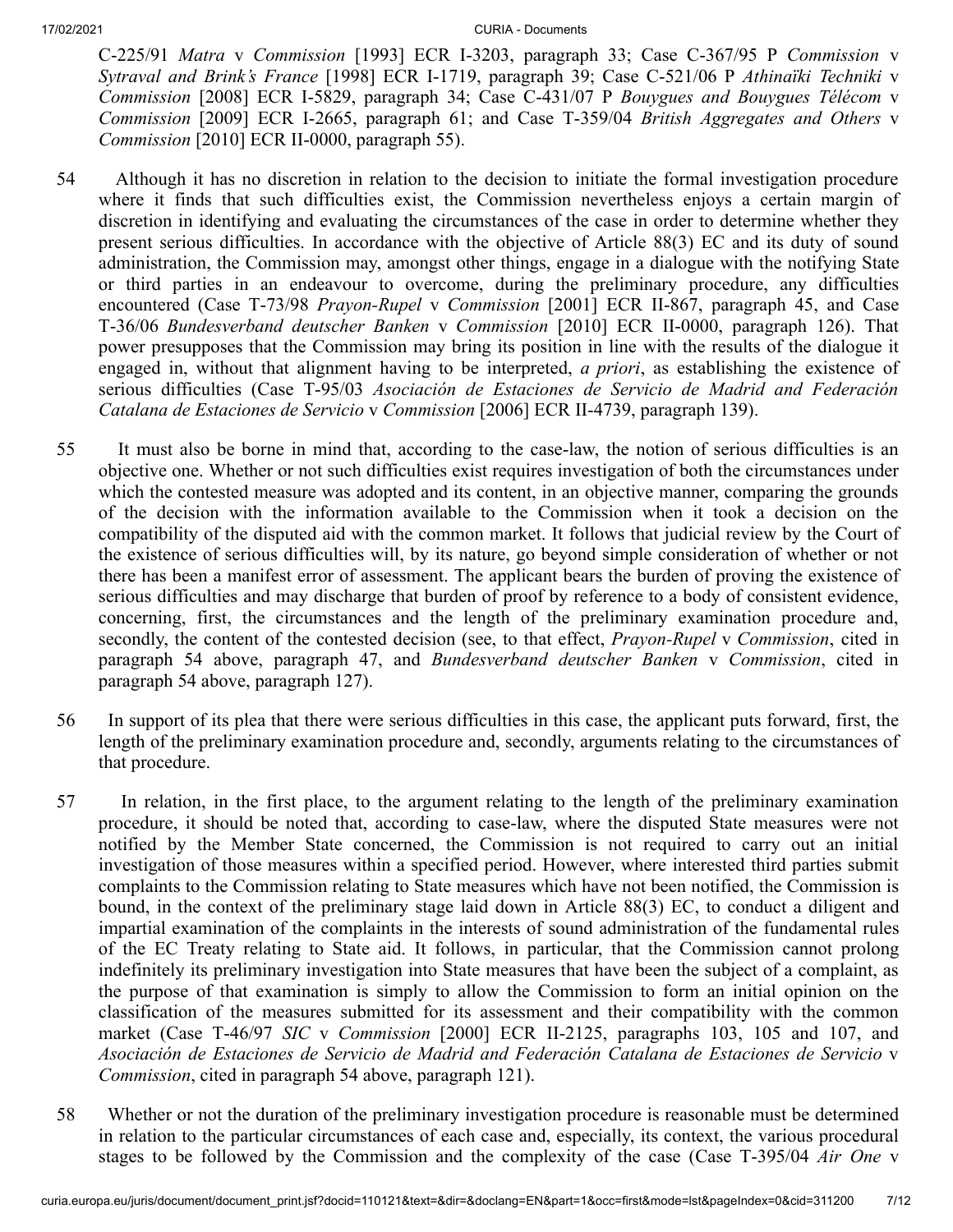*Commission* [2006] ECR II‑1343, paragraph 61, and Case T‑167/04 *Asklepios Kliniken* v *Commission* [2007] ECR II-2379, paragraph 81).

- 59 In the present case, between 2 September 1998, the date of receipt of the complaint, and 13 November 2002, the date of the contested decision, more than four years elapsed. To explain that length, the Commission maintains that the complaint was voluminous, that it attempted to address all of its aspects, including the issue of the bilateral tax agreements, and that the behaviour of the applicant, which sent ten letters to the Commission, contributed to the extension of the preliminary examination procedure.
- 60 In that regard, it must be noted that, in the initial complaint, the applicant set out its argument that, in essence, the tax exemption provided for by the DIS scheme contravened the provisions applicable in respect of State aid, in particular the 1989 and 1997 Guidelines, in that seafarers who neither had the nationality of nor residence in a Member State could benefit from it. The applicant also raised that question in relation to the tax conventions for the avoidance of double taxation entered into between the Kingdom of Denmark, on the one hand, and the Republic of the Philippines and the Republic of Singapore, on the other hand, and the social protection from which seafarers from those non-member countries benefited.
- 61 Moreover, it is apparent from the chronology of the facts that, following the complaint of 28 August 1998, the applicant on several occasions sent substantial observations concerning the meaning of 'Community seafarers' and the DIS scheme (letters of 18 March 1999, 10 January 2000, 1 February 2001), sometimes accompanied by statistical information such as in the letter of 10 January 2000. It also sent, on 5 November 2001, its comments on the Kingdom of Denmark's responses to the Commission's supplementary questions.
- 62 Similarly, the applicant drew the Commission's attention to the possibility of an amendment to the DIS scheme by letter of 4 June 1999. The exchanges that followed, in particular with the Kingdom of Denmark, concerned those legislative amendments. The Danish authorities sent the Commission the draft bill on 6 December 1999, followed by the amendments made to that draft bill on 3 April 2000 (see paragraphs 10 to 16 above). The applicant then sent its comments on that draft bill by letters of 18 April and 15 May 2000.
- 63 In that context, the Commission was entitled to consider it necessary, also in a preliminary examination of the measures at issue, to examine all the matters of fact and law brought to its attention by the initial complaint and the various letters. It thus carried out a further investigation in that regard and requested additional information from the Kingdom of Denmark by letter of 30 November 2000, including in relation to the question of the bilateral tax treaties.
- 64 It follows that those exchanges indeed contributed to the extension of the length of the preliminary examination.
- 65 Similarly, following the Danish authorities' letter of 15 January 2001 replying to the Commission's requests for additional information, the applicant sent a letter to the Commission on 1 February 2001, noting, inter alia, the original purpose of its complaint, and a letter dated 29 June 2001, summarising its arguments in one page and stating that it had observations on the Kingdom of Denmark's response of 15 January 2001. Those observations were not then sent to the Commission until 5 November 2001.
- 66 Finally, during the preliminary examination procedure, various meetings were organised by the Commission on 19 March 1999, 4 April 2000 and 27 May 2002.
- 67 It follows that those circumstances explain, to a large extent, the length of the preliminary examination in this case.
- 68 It follows from the above that, even if, considered as a whole, the duration of the preliminary examination can be regarded as exceeding the time usually required for a preliminary examination, that duration is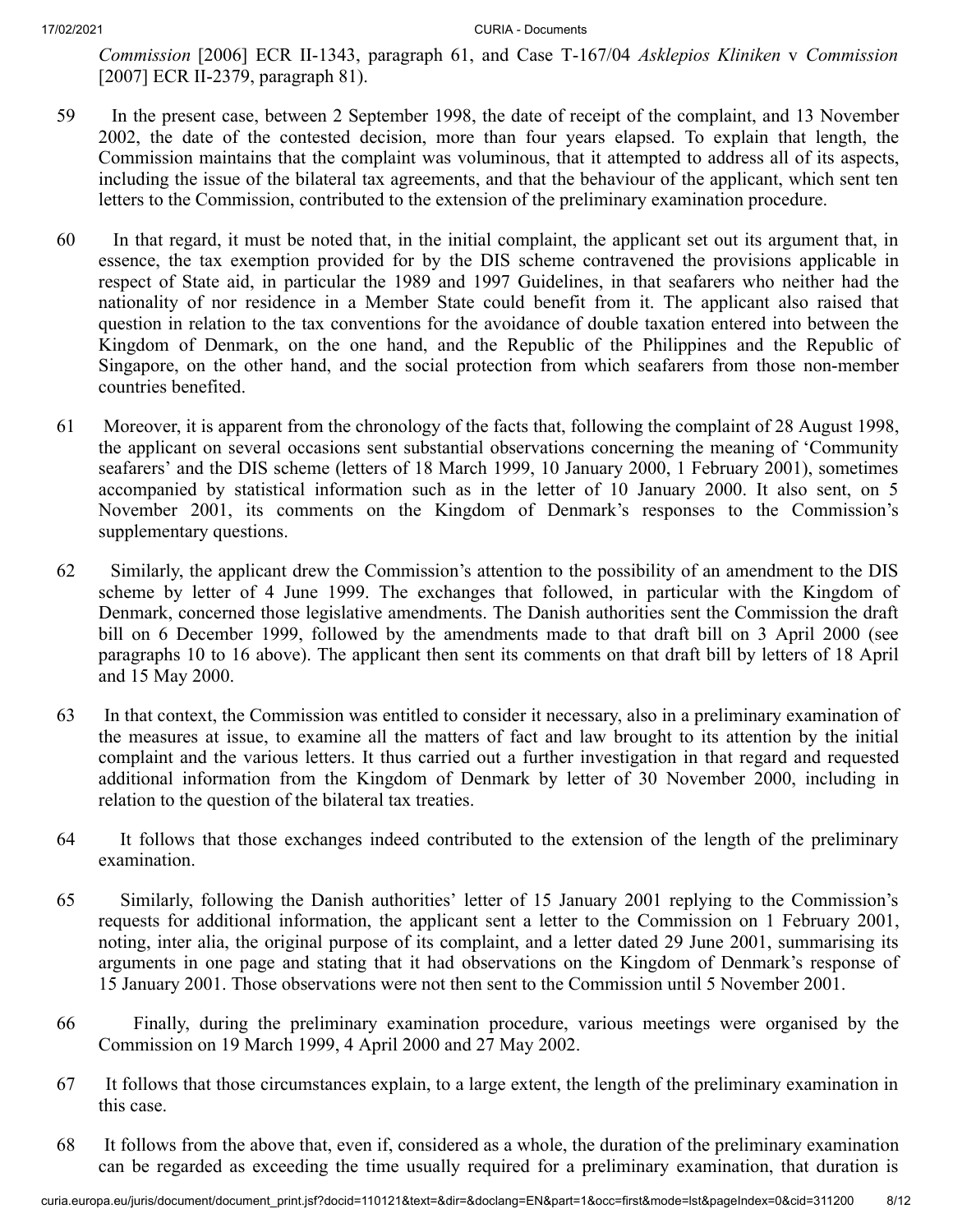justified to a large extent by the circumstances and context of the procedure.

- 69 However, as the applicant notes in its reply, the question in this case is not whether or not the duration of the preliminary examination was reasonable but whether there were serious difficulties.
- 70 While the length of the preliminary examination can constitute an indication of the existence of serious difficulties, it does not of itself suffice to show the existence of such difficulties.
- 71 In particular, the mere fact that discussions took place between the Commission and the Member State concerned during the preliminary examination stage and that, in that context, the Commission asked for additional information about the measures submitted for its review cannot in itself be regarded as evidence that the Commission was confronted with serious difficulties of assessment (see *SIC* v *Commission*, cited in paragraph 57 above, paragraph 89 and the case-law cited).
- 72 Moreover, it is only if it is reinforced by other factors that the passage of time, even if that time considerably exceeds the time usually required for a preliminary examination under Article 88(3) EC, may lead to the conclusion that the Commission encountered serious difficulties of assessment necessitating initiation of the procedure under Article 88(2) EC (see, to that effect, *Asociación de Estaciones de Servicio de Madrid and Federación Catalana de Estaciones de Servicio* v *Commission*, cited in paragraph 54 above, paragraph 135 and the case-law cited).
- 73 It is therefore necessary to examine, in the second place, the other arguments put forward by the applicant in support of its first plea, relating in essence to the circumstances of the preliminary examination procedure.
- 74 The applicant submits, first, that the amendments made to the DIS scheme by the draft bill sent by the Kingdom of Denmark appear to be a complicating factor in the file, even though the contested decision did not rule on those amendments.
- 75 It should be noted that the legislative amendments to the DIS scheme, referred to during the preliminary examination procedure, extended the specific tax exemption provided for in the DIS scheme at issue to all non-residents who would normally have been liable to income tax and consisted, in essence, of exempting all non-resident workers on Danish vessels and aeroplanes engaged in international traffic from income tax.
- 76 Those legislative amendments, which at the time constituted a new factor, were part of the dialogue between the Commission and the Danish authorities. As such, they were a cause of delay in the context of the preliminary examination of the complaint, as has been previously set out (see paragraphs 62 to 67 above), particularly because the draft bill that was sent by the Kingdom of Denmark to the Commission on 6 December 1999 was later amended, as the Commission was informed on 3 April 2000.
- 77 However, the applicant has not shown in what respect those legislative amendments constitute an indicator of the existence of serious difficulties of assessment of the measures at issue in this case, in particular in relation to the meaning of 'Community seafarers', even though the burden of proof falls upon it in that regard (see paragraph 55 above).
- 78 It must be recalled that, while it has no discretion in relation to the decision to initiate the formal investigation procedure where it finds that such difficulties exist, the Commission nevertheless enjoys a certain margin of discretion in identifying and evaluating the circumstances of the case in order to determine whether they present serious difficulties (see the case-law cited in paragraph 54 above).
- 79 In the present case, after being informed that legislative amendments to the DIS scheme were ongoing, the Commission carried out a supplementary investigation. It held a meeting with the Danish authorities on 4 April 2000 and requested additional information from the Kingdom of Denmark, in the light of the latest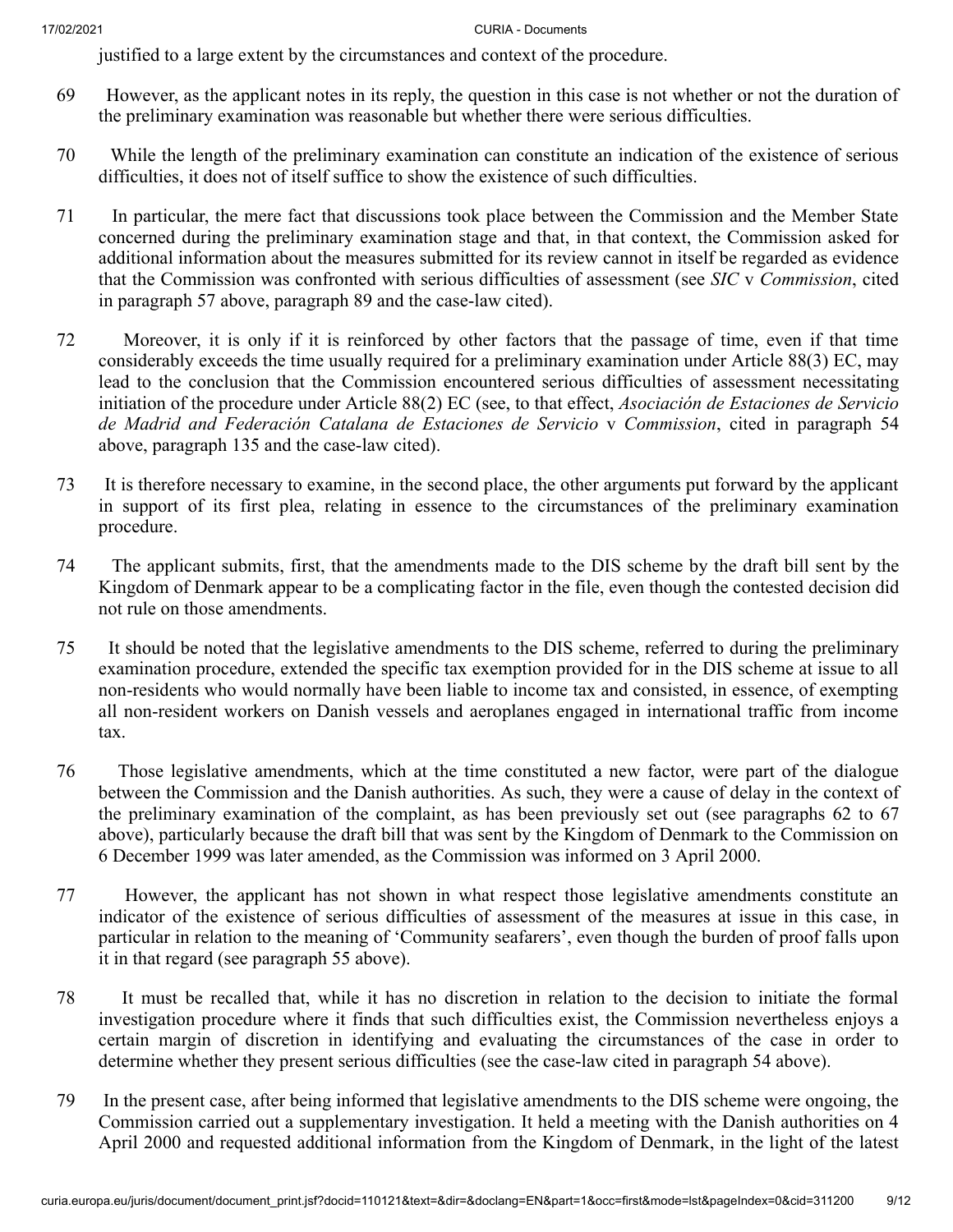amendments to the draft bill. The applicant, indeed, itself sent observations concerning the amendments to the draft bill.

- 80 Such an approach by the Commission falls within its margin of discretion with reference to determining whether those amendments raised serious difficulties, without in itself establishing that the Commission encountered such difficulties in this case.
- 81 Moreover, the applicant notes in the reply that, while they were a complicating factor, those amendments did not resolve the question asked and did not relieve the Commission of its obligation to rule on the definition of 'Community seafarers'. It does not show, however, in the light of the ongoing legislative amendments, that the Commission should have had doubts concerning the compatibility of the fiscal measures at issue in this case.
- 82 It follows that the applicant has not proven that the legislative amendments to the DIS scheme, which were not yet in force at the time the contested decision was adopted, show the existence of serious difficulties as to the assessment of the compatibility of the DIS scheme with the common market.
- 83 Secondly, the applicant submits that, before the adoption of the contested decision, the Commission did not give any clear response on the meaning of 'Community seafarers'.
- 84 However, that does not necessarily indicate that the meaning posed serious difficulties. The preliminary examination phase does not require an exchange of views and arguments with the complainant (*Commission* v *Sytraval and Brink's France*, cited in paragraph 53 above, paragraphs 58 and 59) and the Commission is not bound to state its position in this regard to the applicant before the adoption of the contested decision.
- 85 Consequently, the mere fact that no formal position was taken before the contested decision was adopted does not imply that the Commission encountered serious difficulties.
- 86 Thirdly, the applicant submits that the two decisions referred to by the Commission, concerning the French and Swedish tax schemes, at least implicitly raised the same question, which confirmed the necessity of initiating a formal investigation procedure.
- 87 However, the fact that the same question was raised in other cases does not justify, in itself, the initiation of a formal investigation procedure. The same question may be posed in several files without necessarily raising serious difficulties, particularly as, as the applicant notes, the French and Swedish schemes were different from the Danish scheme at issue.
- 88 Moreover, the argument that the fact that the preliminary examination of those other two schemes was quicker shows the existence of serious difficulties in this case must also be rejected. The circumstances surrounding the preliminary examination procedure in the present case differed greatly from those in the French and Swedish cases. Those schemes had been notified to the Commission, and it was essentially a question of renewing the scheme already in force in Sweden and extending the French scheme.
- 89 It is apparent from the foregoing that none of the factors raised by the applicant allow the conclusion that, at the end of the preliminary examination procedure, the Commission encountered serious difficulties in this case, requiring the initiation of a formal investigation procedure.
- 90 Finally, the applicant stated at the hearing that it was withdrawing the second and third pleas, on condition that the facts described in connection with those pleas were taken into account by the Court in its examination of the first plea (see paragraph 45 above).
- 91 In the reply, the applicant submitted that the Commission's arguments in respect of the second and third pleas show that a serious and complex debate took place during the preliminary examination procedure concerning the concept of 'Community seafarers' who may benefit from the tax exemption at issue.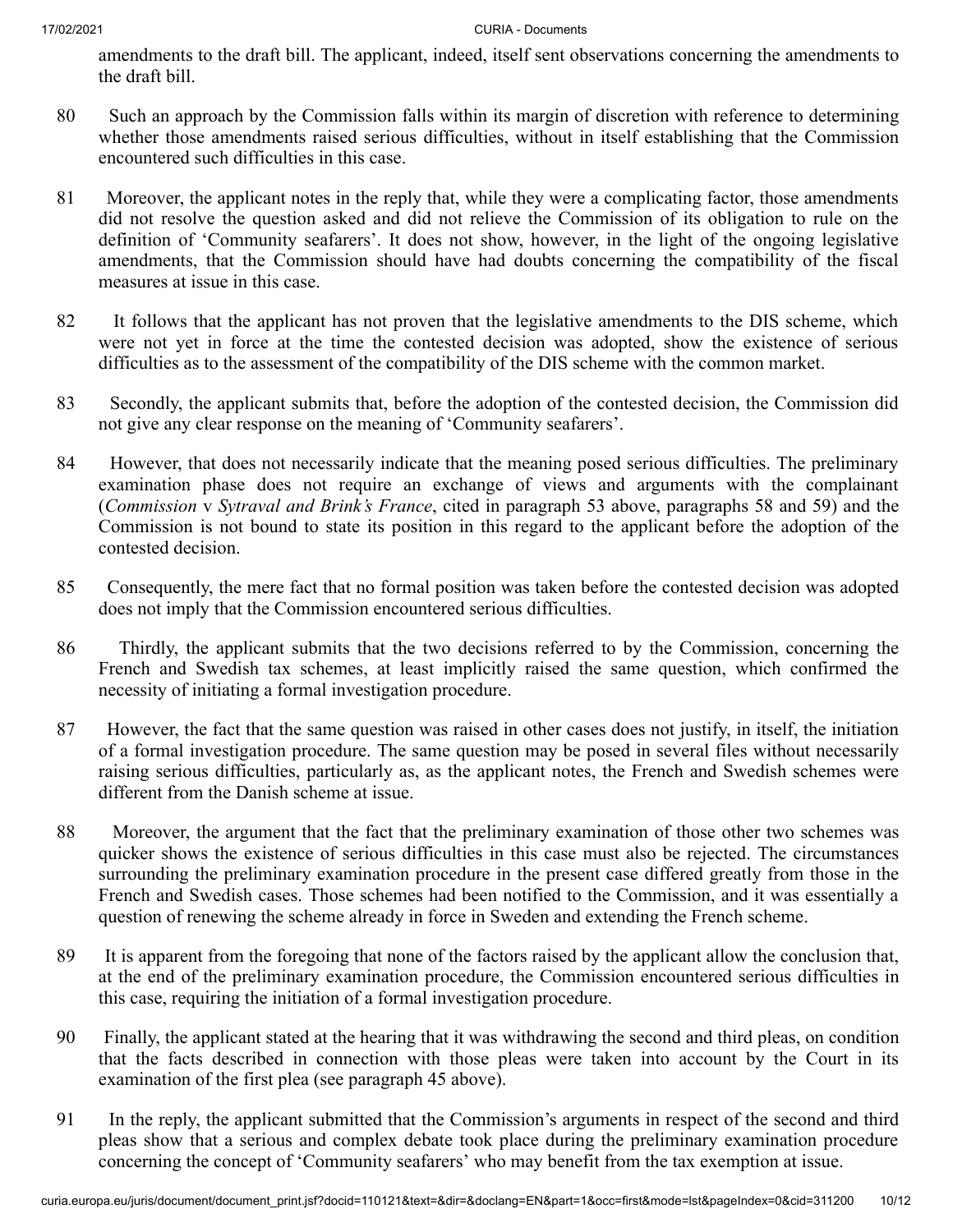- 92 It must be stated that, in doing so, the applicant, while it does not refer to any factual element in particular, in reality refers back not to facts but to a legal argument expounded in support of its second and third pleas. However, it withdrew those pleas at the hearing. That argument cannot therefore be taken into account in the context of this action.
- 93 For the sake of completeness, the Court does not identify any factor, expounded in support of the second and third pleas, that would establish the existence of a serious difficulty in this case.
- 94 Therefore, it follows from all of the foregoing that the applicant has not shown that the Commission was confronted with serious difficulties of assessment in classifying the measures at issue with regard to the concept of aid and establishing their compatibility with the common market.
- 95 It follows that the plea alleging infringement of Article 88(2) EC and of the principle of sound administration, on the ground that the Commission should have initiated the formal investigation procedure, is unfounded.
- 96 This plea must therefore be rejected and, accordingly, the action must be dismissed in its entirety.

# **Costs**

- 97 In the judgment on appeal, the Court of Justice reserved the costs. It is therefore for this Court to rule in this judgment on all the costs relating to the various proceedings, in accordance with Article 121 of the Rules of Procedure.
- 98 Under Article 87(2) of the Rules of Procedure, the unsuccessful party is to be ordered to pay the costs if they have been applied for in the successful party's pleadings. Since the applicant has been unsuccessful, it must be ordered to bear its own costs and pay the costs incurred by the Commission before the Court of Justice and the General Court, in accordance with the form of order sought by the Commission.
- 99 Under the first subparagraph of Article 87(4) of the Rules of Procedure, Member States intervening in the proceedings are to bear their own costs. In this case, the Kingdom of Denmark, which intervened in support of the Commission, must be ordered to bear its own costs incurred before the Court of Justice and the General Court.

On those grounds,

THE GENERAL COURT (Second Chamber, Extended Composition)

hereby:

- **1. Dismisses the action;**
- **2. Orders 3F, formerly Specialarbejderforbundet i Danmark (SID), to bear its own costs and pay the costs incurred by the European Commission before the Court of Justice and the General Court;**
- **3. Orders the Kingdom of Denmark to bear its own costs incurred before the Court of Justice and the General Court.**

Forwood Dehousse Wiszniewska-Białecka